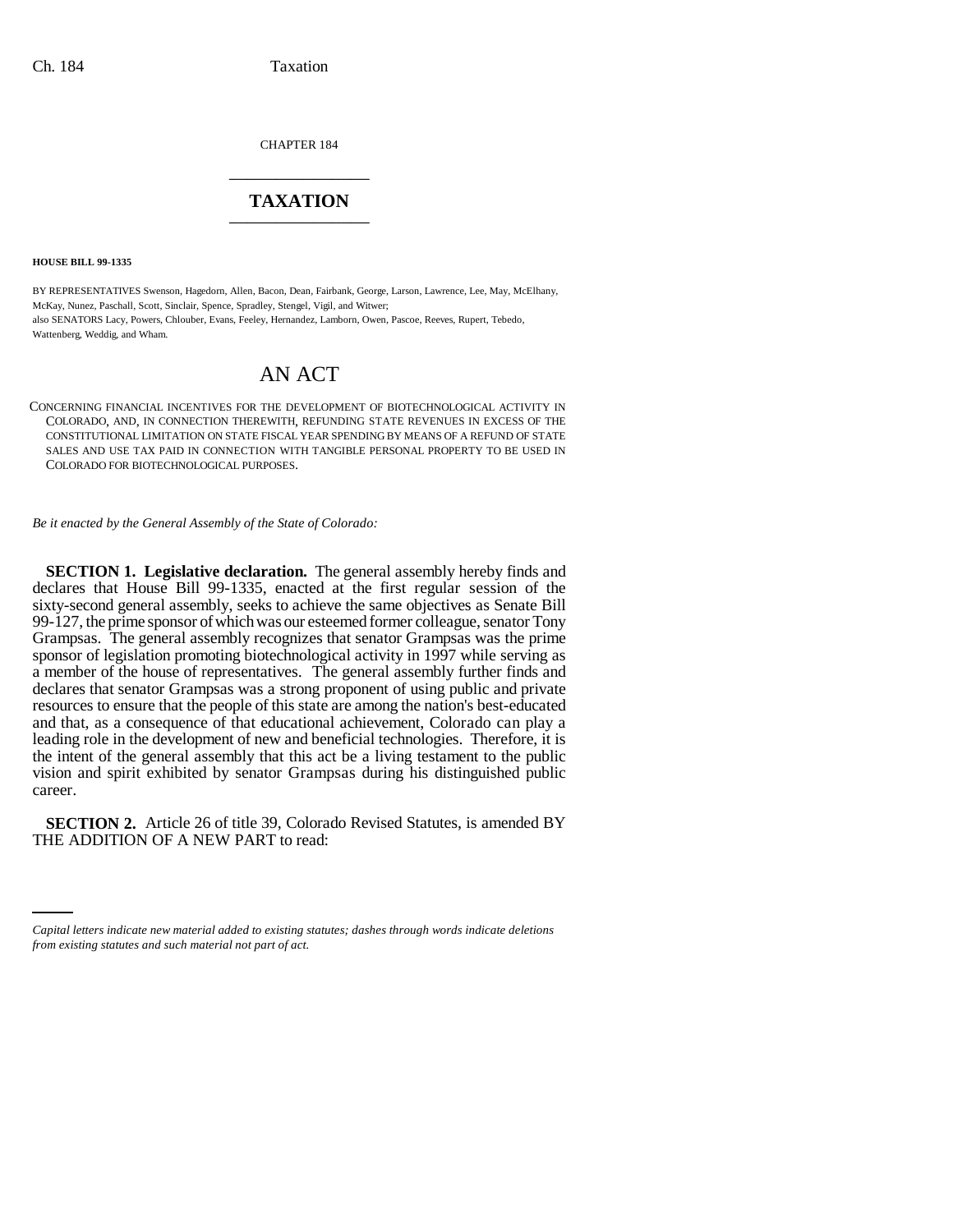Taxation Ch. 184

### PART 4 SALES AND USE TAX REFUND FOR BIOTECHNOLOGY

**39-26-401. Definitions.** AS USED IN THIS PART 4, UNLESS THE CONTEXT OTHERWISE REQUIRES:

(1) "BIOTECHNOLOGY" MEANS:

(a) THE APPLICATION OF TECHNOLOGIES TO PRODUCE OR MODIFY PRODUCTS, TO DEVELOP MICROORGANISMS FOR SPECIFIC USES, TO IDENTIFY TARGETS FOR SMALL PHARMACEUTICAL DEVELOPMENT, OR TO TRANSFORM BIOLOGICAL SYSTEMS INTO USEFUL PROCESSES OR PRODUCTS; AND

(b) THE POTENTIAL ENDPOINTS OF THE RESULTING PRODUCTS, PROCESSES, MICROORGANISMS, OR TARGETS ARE FOR IMPROVING HUMAN OR ANIMAL HEALTH CARE OUTCOMES.

(2) "QUALIFIED TAXPAYER" MEANS A C CORPORATION, AS DEFINED IN SECTION 39-22-103 (2.5), A PARTNERSHIP, AS DEFINED IN SECTION 39-22-103 (5.6), A LIMITED LIABILITY COMPANY THAT IS NOT A C CORPORATION, AN S CORPORATION, AS DEFINED IN SECTION 39-22-103 (10.5), OR A SOLE PROPRIETORSHIP THAT PURCHASES, STORES, USES, OR CONSUMES TANGIBLE PERSONAL PROPERTY TO BE USED IN COLORADO DIRECTLY AND PREDOMINATELY IN RESEARCH AND DEVELOPMENT OF BIOTECHNOLOGY.

(3) "RESEARCH AND DEVELOPMENT" MEANS QUALIFIED RESEARCH AS DEFINED BY 26 U.S.C. SEC. 41 (d) (1).

(4) "TANGIBLE PERSONAL PROPERTY" INCLUDES CAPITAL EQUIPMENT, INSTRUMENTS, APPARATUS, AND SUPPLIES USED IN LABORATORIES, INCLUDING, BUT NOT LIMITED TO, MICROSCOPES, MACHINES, GLASSWARE, CHEMICAL REAGENTS, COMPUTERS, COMPUTER SOFTWARE, AND TECHNICAL BOOKS AND MANUALS.

**39-26-402. Refund of state sales and use tax - application requirements and procedures.** (1) FOR THE CALENDAR YEAR COMMENCING JANUARY 1, 1999, AND FOR EACH CALENDAR YEAR THEREAFTER, EACH QUALIFIED TAXPAYER SHALL BE ALLOWED TO CLAIM A REFUND OF ALL STATE SALES AND USE TAX PAID BY THE QUALIFIED TAXPAYER, PURSUANT TO PARTS 1 AND 2 OF THIS ARTICLE, ON THE SALE, STORAGE, USE, OR CONSUMPTION OF TANGIBLE PERSONAL PROPERTY TO BE USED IN COLORADO DIRECTLY AND PREDOMINATELY IN RESEARCH AND DEVELOPMENT OF BIOTECHNOLOGY DURING THAT CALENDAR YEAR.

(2) TO CLAIM THE REFUND ALLOWED BY SUBSECTION (1) OF THIS SECTION, A QUALIFIED TAXPAYER SHALL SUBMIT A REFUND APPLICATION TO THE DEPARTMENT OF REVENUE ON A FORM PROVIDED BY THE DEPARTMENT. SUCH APPLICATION SHALL BE SUBMITTED NO EARLIER THAN JANUARY 1 AND NO LATER THAN APRIL 1 OF THE CALENDAR YEAR FOLLOWING THE CALENDAR YEAR FOR WHICH THE REFUND IS CLAIMED. THE APPLICATION SHALL BE ACCOMPANIED BY PROOF OF PAYMENT OF STATE SALES AND USE TAXES PAID BY THE QUALIFIED TAXPAYER IN THE IMMEDIATELY PRECEDING STATE FISCAL YEAR. THE APPLICATION SHALL ALSO INCLUDE ANY ADDITIONAL INFORMATION THAT THE DEPARTMENT OF REVENUE MAY REQUIRE BY